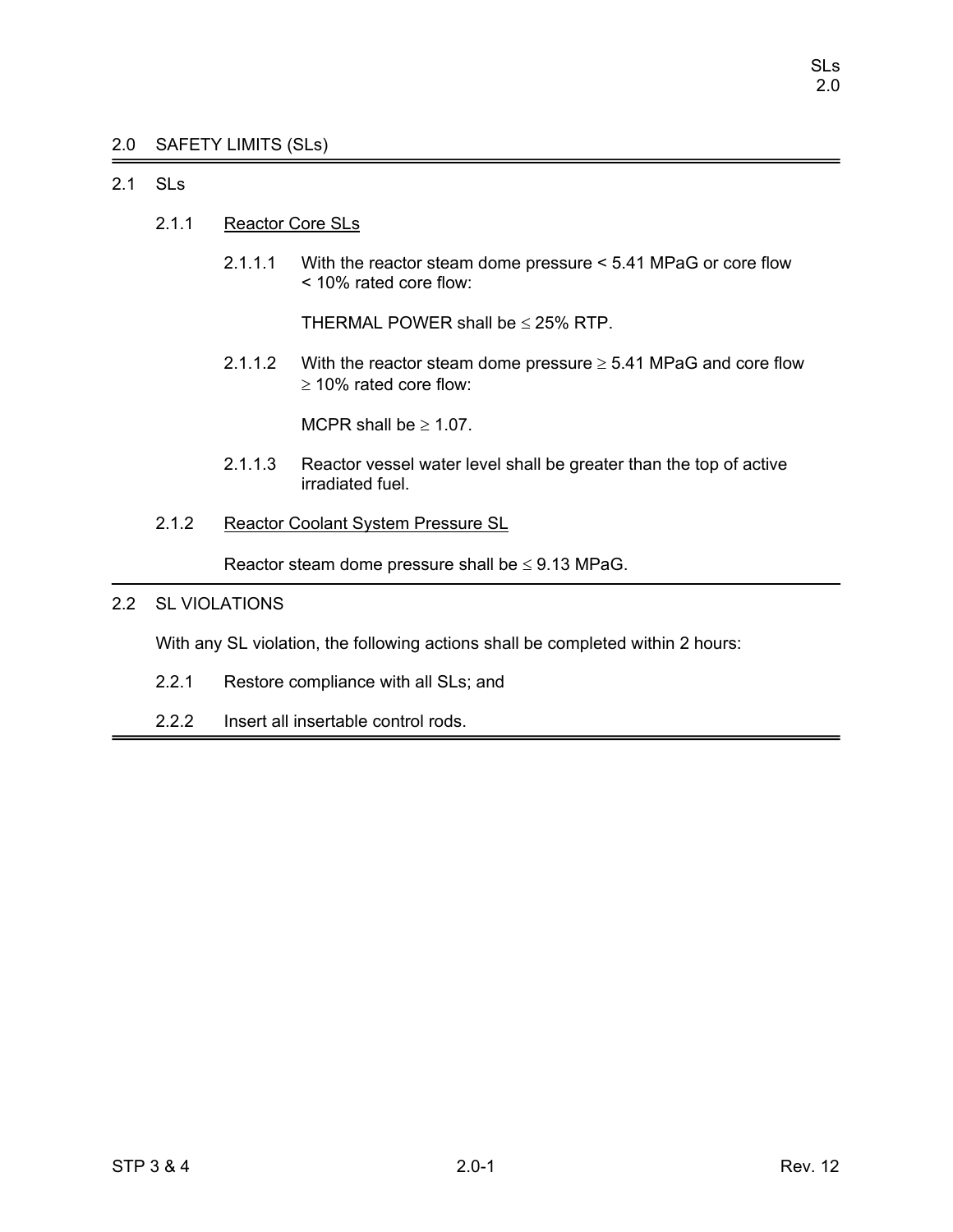# B 2.0 SAFETY LIMITS (SLs)

#### B 2.1.1 Reactor Core SLs

#### **BASES**

BACKGROUND GDC 10 (Ref. 1) requires, and SLs ensure, that specified acceptable fuel design limits are not exceeded during steady state operation, normal operational transients, and anticipated operational occurrences (AOOs).

> The fuel cladding integrity SL is set such that no significant fuel damage is calculated to occur if the limit is not violated. Because fuel damage is not directly observable, a stepback approach is used to establish an SL, such that the MCPR is not less than the limit specified in Specification 2.1.1.2. MCPR greater than the specified limit represents a conservative margin relative to the conditions required to maintain fuel cladding integrity.

The fuel cladding is one of the physical barriers that separate the radioactive materials from the environs. The integrity of this cladding barrier is related to its relative freedom from perforations or cracking. Although some corrosion or use related cracking may occur during the life of the cladding, fission product migration from this source is incrementally cumulative and continuously measurable. Fuel cladding perforations, however, can result from thermal stresses, which occur from reactor operation significantly above design conditions.

While fission product migration from cladding perforation is just as measurable as that from use related cracking, the thermally caused cladding perforations signal a threshold beyond which still greater thermal stresses may cause gross, rather than incremental, cladding deterioration. Therefore, the fuel cladding SL is defined with a margin to the conditions that would produce onset of transition boiling (i.e., MCPR = 1.00). These conditions represent a significant departure from the condition intended by design for planned operation. The MCPR fuel cladding integrity SL ensures that during normal operation and during AOOs, at least 99.9% of the fuel rods in the core do not experience transition boiling.

Operation above the boundary of the nucleate boiling regime could result in excessive cladding temperature because of the onset of transition boiling and the resultant sharp reduction in heat transfer coefficient. Inside the steam film, high cladding temperatures are reached, and a cladding water (zirconium water) reaction may take place. This chemical reaction results in oxidation of the fuel cladding to a structurally weaker form. This weaker form may lose its integrity, resulting in an uncontrolled release of activity to the reactor coolant.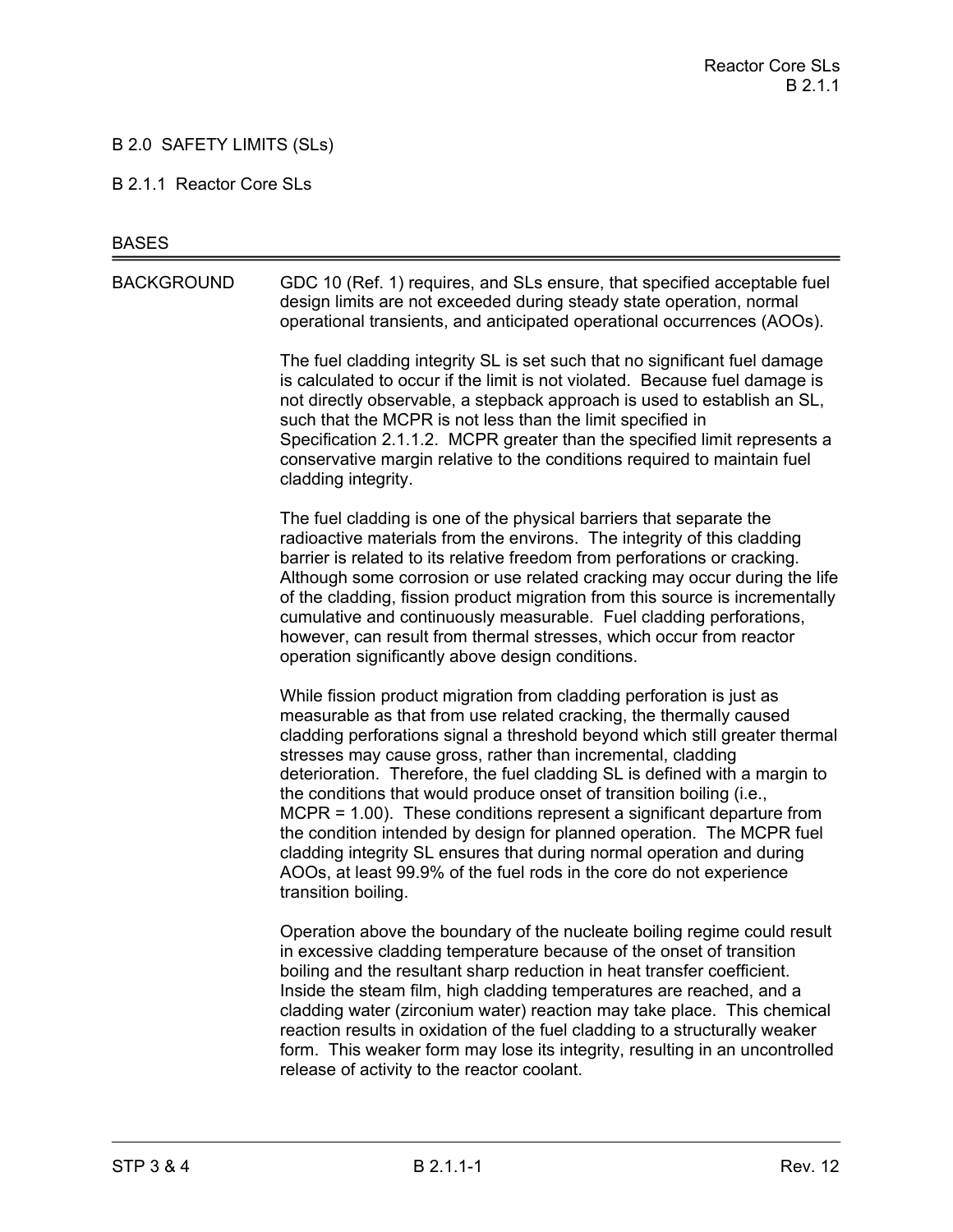APPLICABLE The fuel cladding must not sustain damage as a result of normal SAFETY operation and AOOs. The reactor core SLs are established to preclude ANALYSES violation of the fuel design criterion that an MCPR limit is to be established, such that at least 99.9% of the fuel rods in the core would not be expected to experience the onset of transition boiling.

> The Reactor Protection System setpoints (LCO 3.3.1.1, "SSLC Sensor Instrumentation"), in combination with all the LCOs, are designed to prevent any anticipated combination of transient conditions for Reactor Coolant System water level, pressure, and THERMAL POWER level that would result in reaching the MCPR limit.

# 2.1.1.1 Fuel Cladding Integrity (General Electric Company (GE) Fuel)

GE critical power correlations are applicable for all critical power calculations at pressures  $\geq 5.41$  MPaG or core flows  $\geq 10\%$  of rated flow. For operation at low pressures and low flows, another basis is used, as follows:

Since the pressure drop in the bypass region is essentially all elevation head, the core pressure drop at low power and flows will always be > 0.031 MPa. Analyses (Ref. 2) show that with a bundle flow of 12.7  $m<sup>3</sup>/h$ , bundle pressure drop is nearly independent of bundle power and has a value of 0.024 MPa. Thus, the bundle flow with a 0.031 MPa driving head will be > 12.7  $m^3/h$ . Full scale ATLAS test data taken at pressures from 0.098 MPaA to 5.5 MPaA indicate that the fuel assembly critical power at this flow is approximately 3.35 MWt. With the design peaking factors, this corresponds to a THERMAL POWER > 50% RTP. Thus, a THERMAL POWER limit of 25% RTP for reactor pressure < 5.41 MPaG is conservative.

# 2.1.1.2 MCPR (GE Fuel)

The fuel cladding integrity SL is set such that no significant fuel damage is calculated to occur if the limit is not violated. Since the parameters that result in fuel damage are not directly observable during reactor operation, the thermal and hydraulic conditions that result in the onset of transition boiling have been used to mark the beginning of the region in which fuel damage could occur. Although it is recognized that the onset of transition boiling would not result in damage to BWR fuel rods, the critical power at which boiling transition is calculated to occur has been adopted as a convenient limit. However, the uncertainties in monitoring the core operating state and in the procedures used to calculate the critical power result in an uncertainty in the value of the critical power. Therefore, the fuel cladding integrity SL is defined as the critical power ratio in the limiting fuel assembly for which more than 99.9% of the fuel rods in the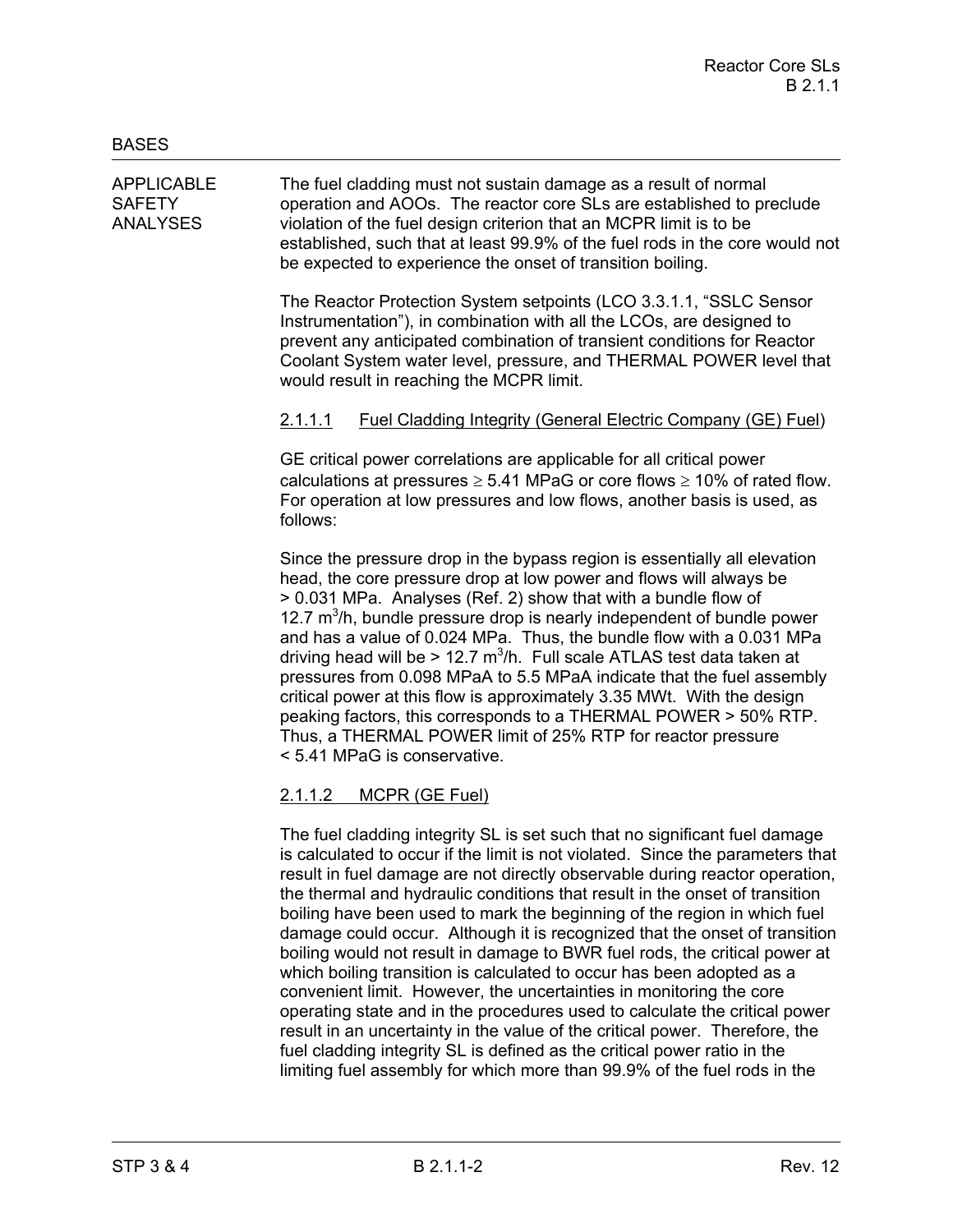| <b>APPLICABLE</b><br><b>SAFETY</b><br><b>ANALYSES</b><br>(continued) | core are expected to avoid boiling transition, considering the power<br>distribution within the core and all uncertainties.                                                                                                                                                                                                                                                                                                                                                                                                                                                                                                                                                                                                                                                                                                                                                   |
|----------------------------------------------------------------------|-------------------------------------------------------------------------------------------------------------------------------------------------------------------------------------------------------------------------------------------------------------------------------------------------------------------------------------------------------------------------------------------------------------------------------------------------------------------------------------------------------------------------------------------------------------------------------------------------------------------------------------------------------------------------------------------------------------------------------------------------------------------------------------------------------------------------------------------------------------------------------|
|                                                                      | The MCPR SL is determined using a statistical model that combines all<br>the uncertainties in operating parameters and the procedures used to<br>calculate critical power. The probability of the occurrence of boiling<br>transition is determined using the approved General Electric Critical<br>Power correlations. Details of the fuel cladding integrity SL calculation<br>are given in Ref. 2. Ref. 2 also includes a tabulation of the uncertainties<br>used in the determination of the MCPR SL and of the nominal values of<br>the parameters used in the MCPR SL statistical analysis.                                                                                                                                                                                                                                                                             |
|                                                                      | Reactor Vessel Water Level<br>2.1.1.3                                                                                                                                                                                                                                                                                                                                                                                                                                                                                                                                                                                                                                                                                                                                                                                                                                         |
|                                                                      | During MODES 1 and 2, the reactor vessel water level is required to be<br>above the top of the active fuel to provide core cooling capability. With<br>fuel in the reactor vessel during periods when the reactor is shut down,<br>consideration must be given to water level requirements due to the effect<br>of decay heat. If the water level should drop below the top of the active<br>irradiated fuel during this period, the ability to remove decay heat is<br>reduced. This reduction in cooling capability could lead to elevated<br>cladding temperatures and clad perforation in the event that the water<br>level becomes < 2/3 of the core height. The reactor vessel water level SL<br>has been established at the top of the active irradiated fuel to provide a<br>point that can be monitored and to also provide adequate margin for<br>effective action. |
| <b>SAFETY LIMITS</b>                                                 | The reactor core SLs are established to protect the integrity of the fuel<br>clad barrier to the release of radioactive materials to the environs.<br>SL 2.1.1.1 and SL 2.1.1.2 ensure that the core operates within the fuel<br>design criteria. SL 2.1.1.3 ensures that the reactor vessel water level is<br>greater than the top of the active irradiated fuel, thus maintaining a<br>coolable geometry.                                                                                                                                                                                                                                                                                                                                                                                                                                                                   |
| <b>APPLICABILITY</b>                                                 | SLs 2.1.1.1, 2.1.1.2, and 2.1.1.3 are applicable in all MODES.                                                                                                                                                                                                                                                                                                                                                                                                                                                                                                                                                                                                                                                                                                                                                                                                                |
| <b>SAFETY LIMIT</b><br><b>VIOLATIONS</b>                             | Exceeding an SL may cause fuel damage and create a potential for<br>radioactive releases in excess of 10 CFR 100, "Reactor Site Criteria,"<br>limits (Ref. 3). Therefore, it is required to insert all insertable control rods<br>and restore compliance with the SL within 2 hours. The 2 hour<br>Completion Time ensures that the operators take prompt remedial action<br>and also ensures that the probability of an accident occurring during this<br>period is minimal.                                                                                                                                                                                                                                                                                                                                                                                                 |

BASES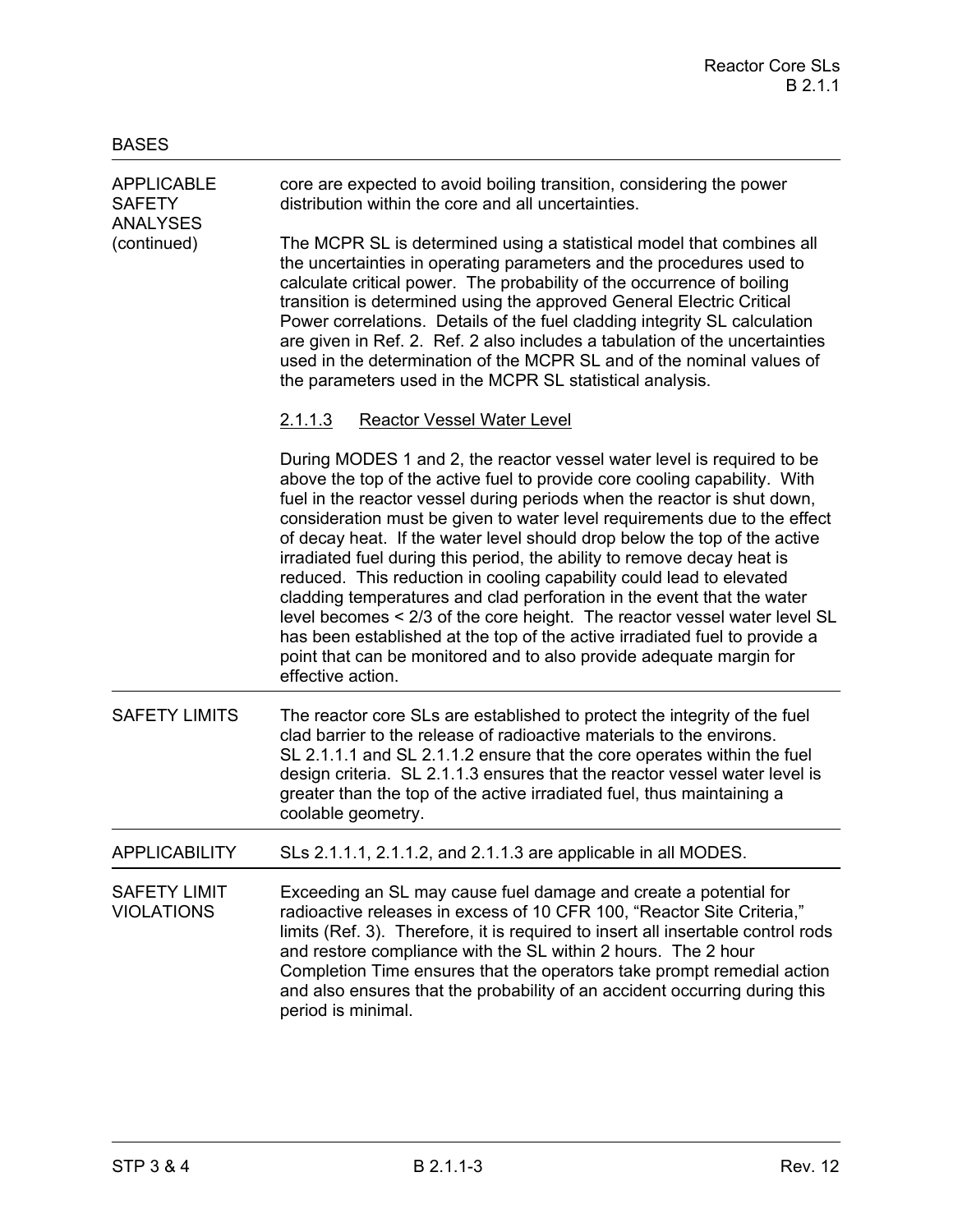- REFERENCES 1. 10 CFR 50, Appendix A, GDC 10.
	- 2. NEDE-24011-P-A, (latest approved revision).
	- 3. 10 CFR 100.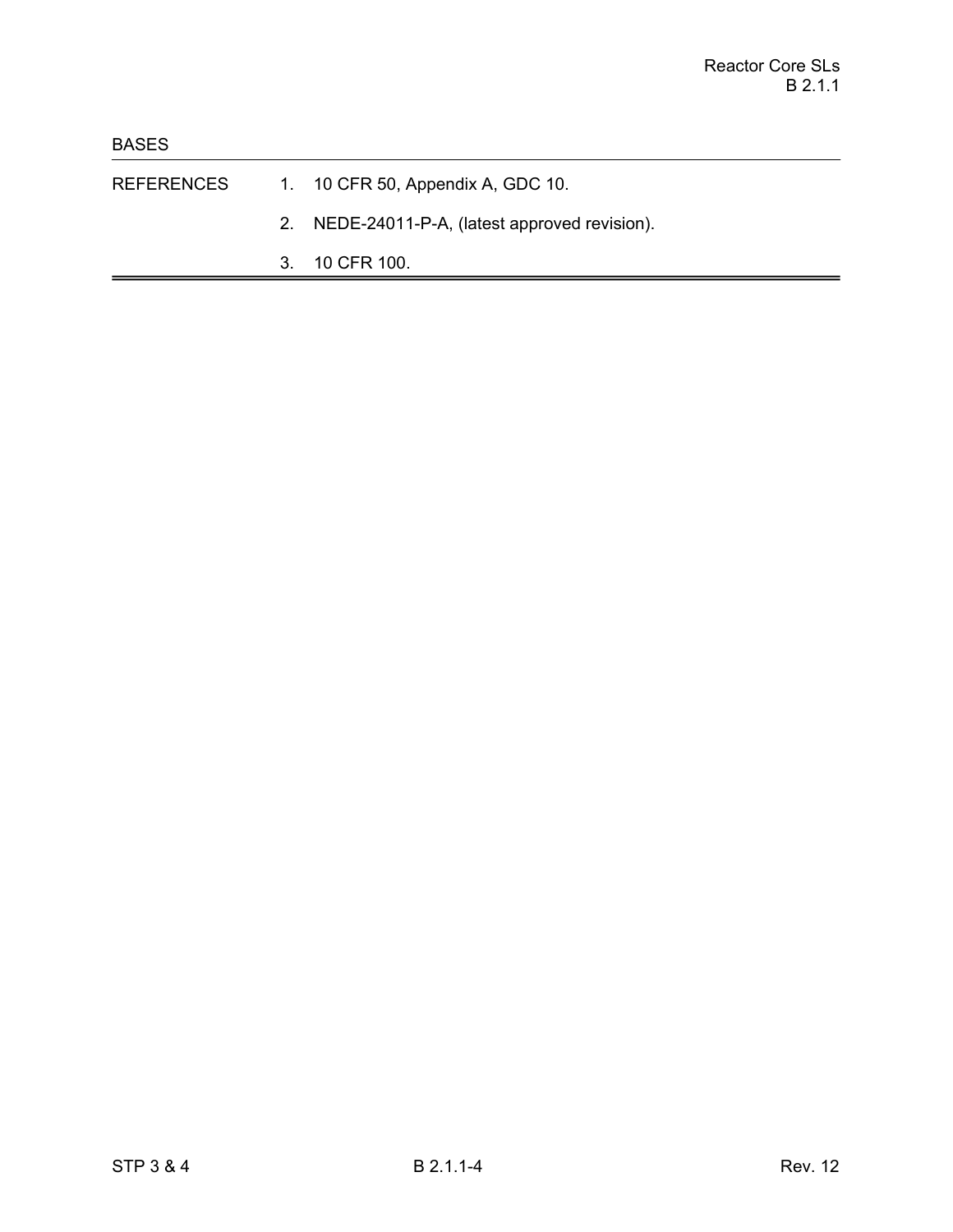# B 2.0 SAFETY LIMITS (SLs)

B 2.1.2 Reactor Coolant System (RCS) Pressure SL

# BASES

| <b>BACKGROUND</b>                                     | The SL on reactor steam dome pressure protects the RCS against<br>overpressurization. In the event of fuel cladding failure, fission products<br>are released into the reactor coolant. The RCS then serves as the<br>primary barrier in preventing the release of fission products into the<br>atmosphere. Establishing an upper limit on reactor steam dome pressure<br>ensures continued RCS integrity. According to 10 CFR 50, Appendix A,<br>GDC 14, "Reactor Coolant Pressure Boundary," and GDC 15, "Reactor<br>Coolant System Design" (Ref. 1), the reactor coolant pressure boundary<br>(RCPB) shall be designed with sufficient margin to ensure that the design<br>conditions are not exceeded during normal operation and anticipated<br>operational occurrences (AOOs). |
|-------------------------------------------------------|--------------------------------------------------------------------------------------------------------------------------------------------------------------------------------------------------------------------------------------------------------------------------------------------------------------------------------------------------------------------------------------------------------------------------------------------------------------------------------------------------------------------------------------------------------------------------------------------------------------------------------------------------------------------------------------------------------------------------------------------------------------------------------------|
|                                                       | During normal operation and AOOs, RCS pressure is limited from<br>exceeding the design pressure by more than 10%, in accordance with<br>Section III of the ASME Code (Ref. 2). To ensure system integrity, all<br>RCS components are hydrostatically tested at 125% of design pressure,<br>in accordance with ASME Code requirements, prior to initial operation<br>when there is no fuel in the core. Any further hydrostatic testing with fuel<br>in the core is done under LCO 3.10.1, "Inservice Leak and Hydrostatic<br>Testing Operation." Following inception of unit operation, RCS<br>components shall be pressure tested, in accordance with the<br>requirements of ASME Code, Section XI (Ref. 3).                                                                        |
|                                                       | Overpressurization of the RCS could result in a breach of the RCPB. If<br>this occurred in conjunction with a fuel cladding failure, fission products<br>could enter the containment atmosphere, raising concerns relative to<br>limits on radioactive releases specified in 10 CFR 100, "Reactor Site<br>Criteria" (Ref. 4).                                                                                                                                                                                                                                                                                                                                                                                                                                                        |
| <b>APPLICABLE</b><br><b>SAFETY</b><br><b>ANALYSES</b> | The RCS safety/relief valves and the Reactor Protection System Reactor<br>Vessel Steam Dome Pressure - High Function have settings established<br>to ensure that the RCS pressure SL will not be exceeded.                                                                                                                                                                                                                                                                                                                                                                                                                                                                                                                                                                           |
|                                                       | The RCS pressure SL has been selected such that it is at a pressure<br>below which it can be shown that the integrity of the system is not<br>endangered. The reactor pressure vessel is designed to ASME, Boiler<br>and Pressure Vessel Code, Section III, 1989 Edition, excluding Addenda<br>(Ref. 5), which permits a maximum pressure transient of 110%,<br>9.48 MPaG, of design pressure 8.62 MPaG. The SL of 9.13 MPaG, as<br>measured by the reactor steam dome pressure indicator, is equivalent to<br>9.48 MPaG at the lowest elevation of the RCS. The RCS pressure SL is<br>selected to be the lowest transient overpressure allowed by the applicable<br>codes.                                                                                                          |